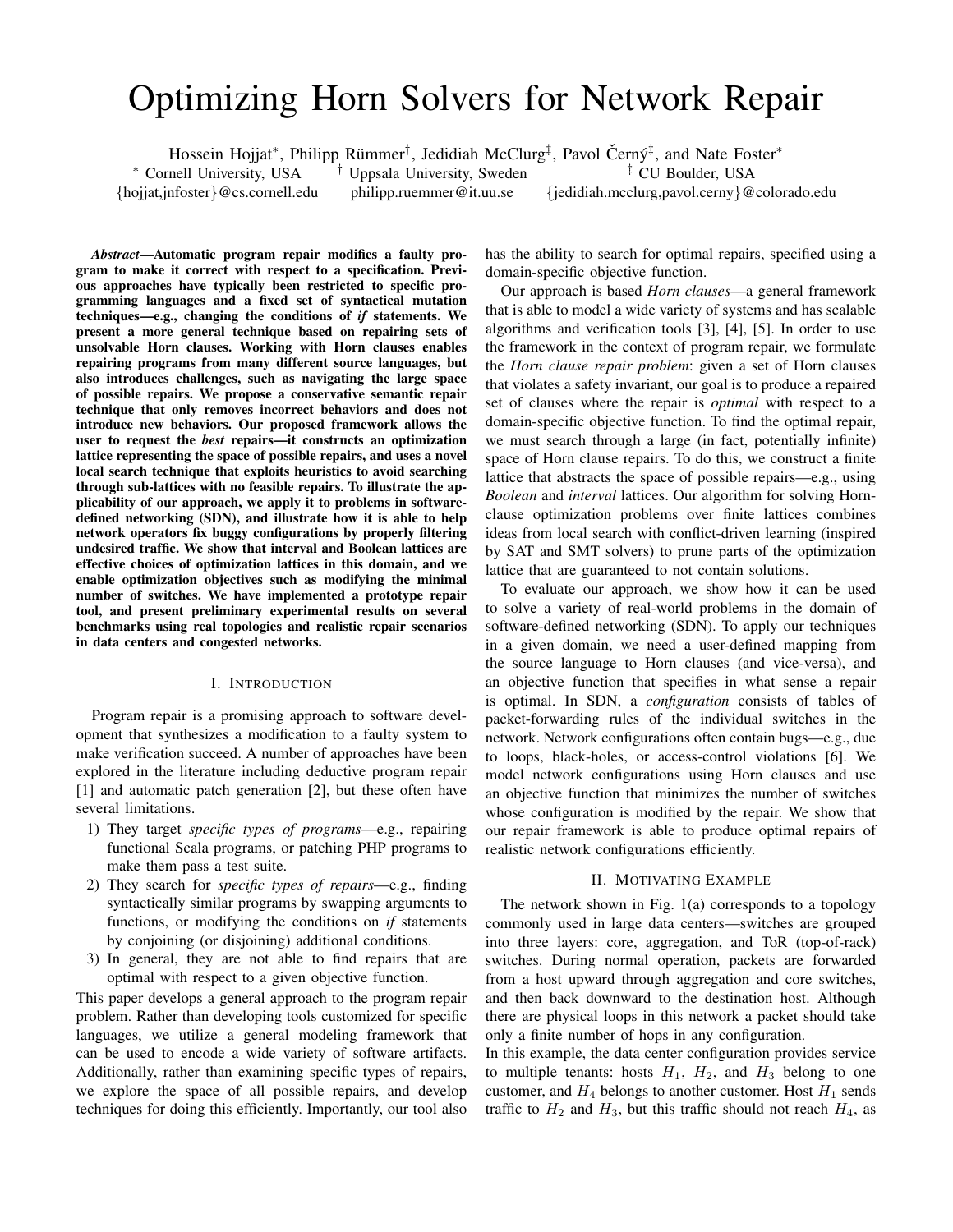

Fig. 1: a) Repair in data center, b) Repair w.r.t. bandwidth and queue sizes.

it is not owned by the customer. To implement this policy, the operator might install a forwarding rule at  $C_1$  to filter packets from  $H_1$  going towards  $A_4$  and also disable the link  $A_3 - T_4$ for good measure (in the figure, this disabled link is indicated by a "+" symbol.) Now assume that the network operator has brought the core switch  $C_2$  down for maintenance—i.e., the dashed links cannot be traversed by any packet. After the maintenance task has been completed, the network operator decides to bring up  $C_2$  to help balance load within the data center. Unfortunately, this causes the safety requirement to be violated, since there is a new path that forwards  $H_1$  traffic to  $H_4$ . Our repair framework interactively helps the network operator bring the network back to safety. The operator can provide as input (i) a description of the network as a high-level transition system, and (ii) a set of required safety properties. Our tool then synthesizes a set of possible repairs which returns the system to safety. As a first solution, the repair engine might suggest that we either disconnect the links  $A_1-C_2$  and  $A_2-C_2$ , or take  $C_2$  offline and return the network to its initial state. The network operator could reject this "trivial" repair by stipulating that any repair must not disconnect links. The repair engine might also suggest solutions that rewrite the traffic from  $H_1$  to another type of traffic by modifying packet headers, and the network operator could reject such solutions by stipulating that the repair engine must not modify headers. After providing such restrictions, our tool returns a solution in which filters for  $H_1$  traffic have been added on a number of links:  $\{A_1 - C_2, A_2 - C_2\}$ ,  $\{C_2 - A_4, A_4 - T_4\}$ ,  $\{A_4 - T_4\}$ , etc. Our framework uses objective (ranking) functions to guide the repair engine to the "best" answers. For example, the network operator might be interested in solutions that modify the configurations on the smallest number of switches. By providing a suitable objective function, our tool can find an

optimal correct solutions—e.g., adding a single filter on the link  $C_2-A_4$  or on the link  $A_4-T_4$ .

Another important class of network configuration repairs is related to quantitative measures of bandwidth and traffic. As an example, consider Fig. 1(b) and suppose that each intermediate node can buffer at most 10 units of traffic. The hosts  $H_1$ ,  $H_2$ ,  $H_3$  on the left receive 10 units of "red" traffic, 15 units of "blue" traffic, and 5 units of "green" traffic respectively. Red traffic should be sent to  $H_4$ , blue traffic to  $H_5$ , and green traffic to  $H_6$ . In addition, the green traffic must not traverse the intermediate node  $S_6$ . Initially, the network operator decides to send 5 units of red traffic to each of  $S_4$  and  $S_5$ . She also decides to send 5 units of blue traffic to each of  $S_4$ ,  $S_5$ , and  $S_6$ . Unfortunately, this configuration does not allow the green traffic to reach its destination since it cannot flow through  $S_6$ , and the buffers of  $S_4$  and  $S_5$  are already full. A correct repair might shift some of red or blue traffic (or both) to  $S_6$  to make room for the green traffic to pass through  $S_4$  or  $S_5$ . Our repair engine might generate a solution that sends all green traffic to  $S<sub>4</sub>$ , and allows the red and blue traffic to be arbitrary divided between  $S_4$ ,  $S_5$ , and  $S_6$ , provided the total amount of traffic does not exceed the buffer capacity.

#### III. BASIC DEFINITIONS

a) Constraint languages: Throughout this paper, we assume that a first-order vocabulary of *interpreted symbols* has been fixed, consisting of a set  $\Sigma_f$  of fixed-arity function symbols, and a set  $\Sigma_p$  of fixed-arity predicate symbols. The interpretation of  $\Sigma_f$  and  $\Sigma_p$  is determined by a fixed structure  $(U, I)$ , consisting of a non-empty universe U, and a mapping I that assigns to each function in  $\Sigma_f$  a set-theoretic function over U, and to each predicate in  $\Sigma_p$  a set-theoretic relation over  $U$ . As a convention, we assume the presence of an equality symbol "=" in  $\Sigma_p$ , with the usual interpretation. Given a set X of variables, a *constraint language* is a set *Constr* of first-order formulae over  $\Sigma_f$ ,  $\Sigma_p$ , X. For example, the language of quantifier-free Presburger arithmetic (mainly used in this paper) has  $\Sigma_f = \{+, -, 0, 1, 2, \ldots\}$  and  $\Sigma_p = \{ =, \leq, \ldots \}$ , with the usual semantics.

**b)** Horn Clauses: We consider a set  $R$  of uninterpreted fixed-arity relation symbols. The arity of a symbol  $p \in R$  is denoted by  $\alpha(p)$ . A *Horn clause* is a formula  $H \leftarrow C \wedge B_1 \wedge$  $\cdots \wedge B_n$ , where C is a constraint over  $\Sigma_f$ ,  $\Sigma_p$ , X; each  $B_i$ is an application  $p(t_1, \ldots, t_k)$  of a relation symbol  $p \in R$ to first-order terms over  $\Sigma_f$ , X; and H is similarly either an application  $p(t_1, \ldots, t_k)$  of  $p \in R$  to first-order terms, or *false*.

H is called the *head* of the clause, and  $C \wedge B_1 \wedge \cdots \wedge B_n$ the *body*. In case  $C = true$ , we usually omit C and just write  $H \leftarrow B_1 \wedge \cdots \wedge B_n$ . First-order variables in a clause are implicitly universally quantified; relation symbols represent set-theoretic relations over the universe  $U$  of a structure  $(U, I) \in S$ . Notions like (un)satisfiability and entailment generalize to formulae with relation symbols.

*Definition 3.1:* Let *HC* be a set of Horn clauses over relation symbols R. HC is called *(semantically) solvable* (in the structure  $(U, I)$ ) if there is an interpretation  $\sigma$  of the relation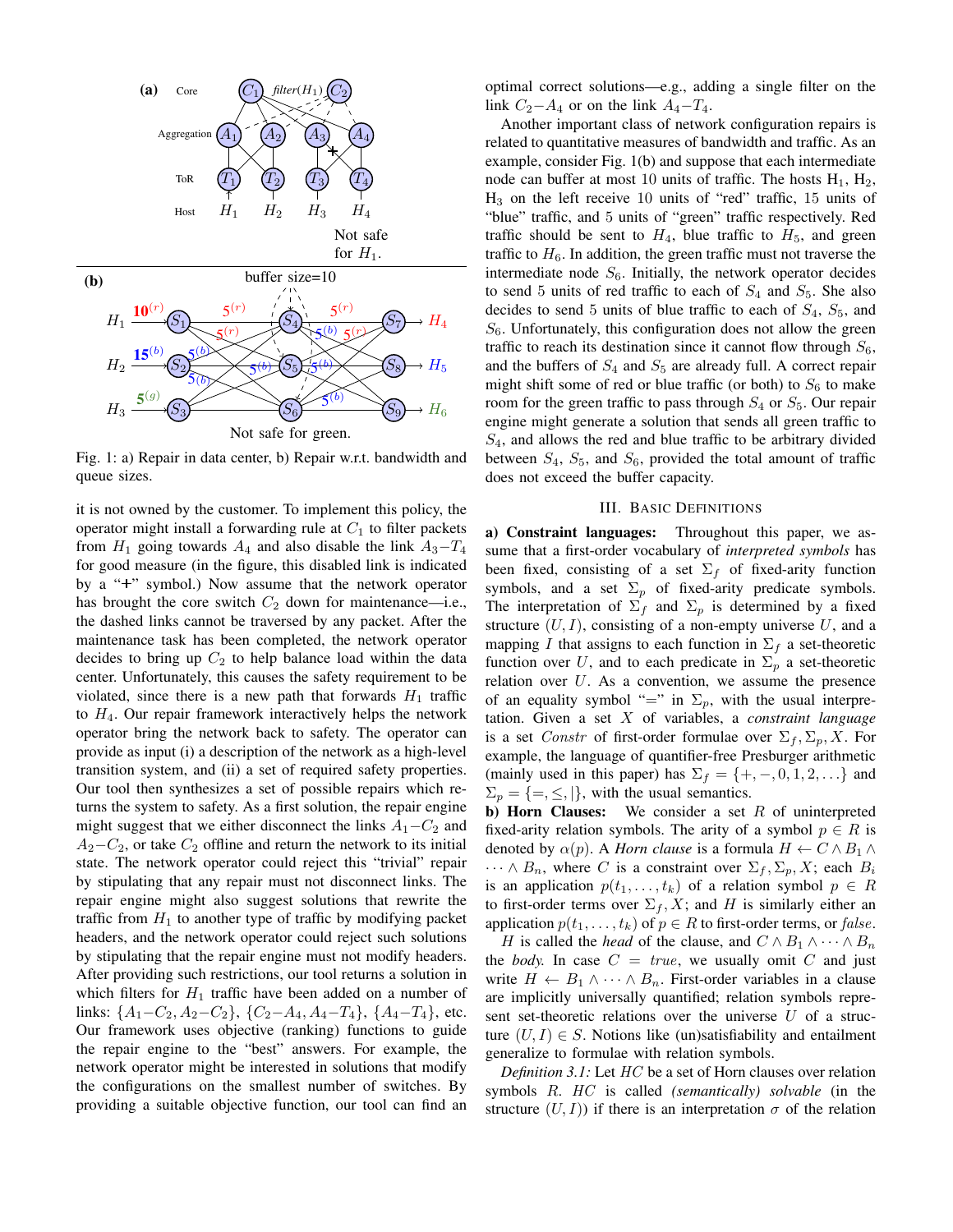# Algorithm 1: Generalize Procedure

Input: Unsolvable Horn clauses HC Result: Solvable Horn clauses HC 1 *ok* := *false*; 2 while  $\neg$ ok do  $3 \mid (ok, CEX) := SOLVE(HC);$ 4 | pick  $CEX' \subseteq CEX$ ;  $HC := (HC \setminus CEX')$ ;  $5 \mid$  if  $\neg ok$  then  $\begin{array}{|c|c|c|}\hline \textbf{6} & \textbf{6} & \textbf{6} & \textbf{6} & \textbf{6} & \textbf{6} & \textbf{6} & \textbf{6} & \textbf{6} & \textbf{6} & \textbf{6} & \textbf{6} & \textbf{6} & \textbf{6} & \textbf{6} & \textbf{6} & \textbf{6} & \textbf{6} & \textbf{6} & \textbf{6} & \textbf{6} & \textbf{6} & \textbf{6} & \textbf{6} & \textbf{6} & \textbf{6} & \textbf{6} & \textbf{6} & \textbf{6} & \text$  $\begin{array}{ccc} \texttt{7} & | & | & m := \textit{fresh\_symbol}; \end{array}$ 8  $\parallel$   $\parallel$   $HC := HC \cup (H \leftarrow C \wedge m \wedge \bigwedge_j B_j);$ 

symbols  $R$  as set-theoretic relations such that the universal closure  $Cl_{\forall}(h)$  of every clause  $h \in HC$  holds in  $(U, I)$ , denoted by  $\sigma \models HC$ ; in other words, if the structure  $(U, I)$ can be extended to a model of the clauses HC .

We can practically check solvability of sets of Horn clauses by means of *predicate abstraction* [7], [8], using tools like Z3 [9], HSF [7], or Eldarica [5].

# IV. HORN-CLAUSE REPAIR

This section defines the Horn clause repair problem and presents our conservative approach to solving it.

*Definition 4.1 (Repair):* Let HC be a set of Horn clauses and  $\phi$  a safety invariant, encoded as a Horn clause  $h_{\phi}$ . Now assume that HC violates the safety invariant—i.e.,  $HC \cup \{h_{\phi}\}\$ is unsolvable. The set  $HC'$  is a repair of  $HC$  if (i)  $HC' \cup \overline{\{h_{\phi}\}}$ is solvable, and (ii) the models  $I$  of the first-order variables in  $HC$  are a superset of the models  $I'$  for  $HC'$ .

Given a set of unsolvable Horn clauses, there can be many different strategies for repairing them—i.e., to make the clauses solvable—but it is important that we be able to map repairs back into the problem domain. As an example, in our case studies, we will interested in converting suggested repairs from Horn clauses back to network configurations. The relation symbols in the Horn clause representation will have a specific meaning in the problem domain (e.g., position of the packets or the distribution of traffic in network), and the clauses will have a specific meaning (e.g., forwarding across links). Our repair procedure is conservative in the sense that it does not add clauses, remove clauses, or change the structure of the relation symbols. This makes the translation of repairs back to the problem domain easy—we merely add constraints to the bodies of the clauses to make the clauses more constrained with the goal of removing bad behaviors. We show that this kind of repair corresponds to adding filters or packetprocessing rules to switches, and we argue in Section VII that this strategy is not restrictive in the networking domain.

The generalization procedure in Algorithm 1 removes counterexamples to a set of Horn clauses by adding fresh relation symbols to the bodies of a subset  $(CEX')$  of the clauses that constitute the counterexample  $(CEX)$ . The arguments to the fresh relation symbol  $m$  are either determined by the problem domain, or use all of the arguments from the existing relation symbols in the head and body of the clause. Algorithm 1 removes every counterexample so that the while loop eventually terminates. In the worst case, it conjoins fresh relation symbols to the bodies of all clauses. The fresh relation symbol added to the body of each clause are trivially satisfiable, since the symbols can be set to *false*. However, our Horn optimization problem attempts to synthesize more interesting solutions.

# V. HORN-CLAUSE REPAIR OPTIMIZATION

We now develop a general framework for formulating and solving optimization problems subject to Horn constraints. The framework is a good match for a range of analysis and synthesis tasks, and in particular, for the purpose of repairing networks. In this setting, side conditions in the form of Horn clauses are used to represent the network, its desired correctness properties, and the space of possible network repairs, while the optimization objective captures preferences about the generated repair—e.g., the smallest number of switches should be updated. Since multiple incomparable solutions may exist in general, we arrange the search space as a lattice.

*Definition 5.1 (Optimization lattice):* Suppose again that R is a set of uninterpreted fixed-arity relation symbols, and that

$$
S_R = \{ \sigma : R \to \mathcal{P}(U^*) \mid \sigma(p) \subseteq U^{\alpha(p)} \}
$$

is the space of possible interpretations of the  $R$  symbols as set-theoretic relations over the universe U. An *optimization lattice* is a pair  $(\langle L, \underline{\sqsubseteq_L} \rangle, \mu)$  consisting of a complete lattice  $\langle L, \sqsubseteq_L \rangle$  and a mapping  $\mu : L \to \mathcal{P}(S_R)$  from elements of  $\langle L, \sqsubseteq_L \rangle$  to sets of interpretations of the R symbols, such that: 1) the bottom element is mapped to  $\mu(\perp) = S_R$ , the set of all interpretations; and

2)  $\mu$  is anti-monotonic, i.e.,  $a \sqsubseteq_L b$  implies  $\mu(a) \supseteq \mu(b)$ .

The lattice  $(\langle L, \sqsubseteq_L \rangle, \mu)$  is Horn-definable if there is a function  $\pi$  mapping elements  $l \in L$  to finite sets  $\pi(l)$ of Horn clauses over relation symbols  $R \cup R'$ , such that  $\mu(l) = {\{\sigma|_R \mid \sigma \models \pi(l)\}}$  for every  $l \in L$ .

Given a set  $HC$  of Horn clauses, we call a lattice element  $l \in L$  *feasible* if there is an interpretation  $\sigma \in \mu(l)$  with  $\sigma \models HC$ ; in other words, if the clauses are satisfied by some interpretation associated with *l*. Since  $\mu$  is anti-monotonic, feasibility is an anti-monotonic predicate on optimization lattices as well: if a node is infeasible, all of its successors are also infeasible. An element  $l \in L$  is *maximal feasible* if l is feasible, but all of its successors are infeasible.

*Definition 5.2:* A *Horn optimization problem* is defined by a set  $HC$  of Horn clauses over relation symbols  $R$ , an optimization lattice  $(\langle L, \subseteq_L \rangle, \mu)$  over R, and a monotonic function  $obj: L \rightarrow D$  to a totally ordered domain D. A solution is a lattice element  $l_{max} \in L$  such that

1)  $l_{max}$  is maximal feasible for  $HC$ ; and

2)  $obj(l_{max}) = max\{obj(l) | l \in L \text{ is feasible for } HC\}.$ 

*Example 5.1:* Consider the topology shown in Fig. 2 and suppose we want to implement IP multicast from  $H$  to  $I_1$ and  $I_2$  with TTL scoping. As background, the TTL (timeto-live) field is initialized to a default value (e.g., 64) and is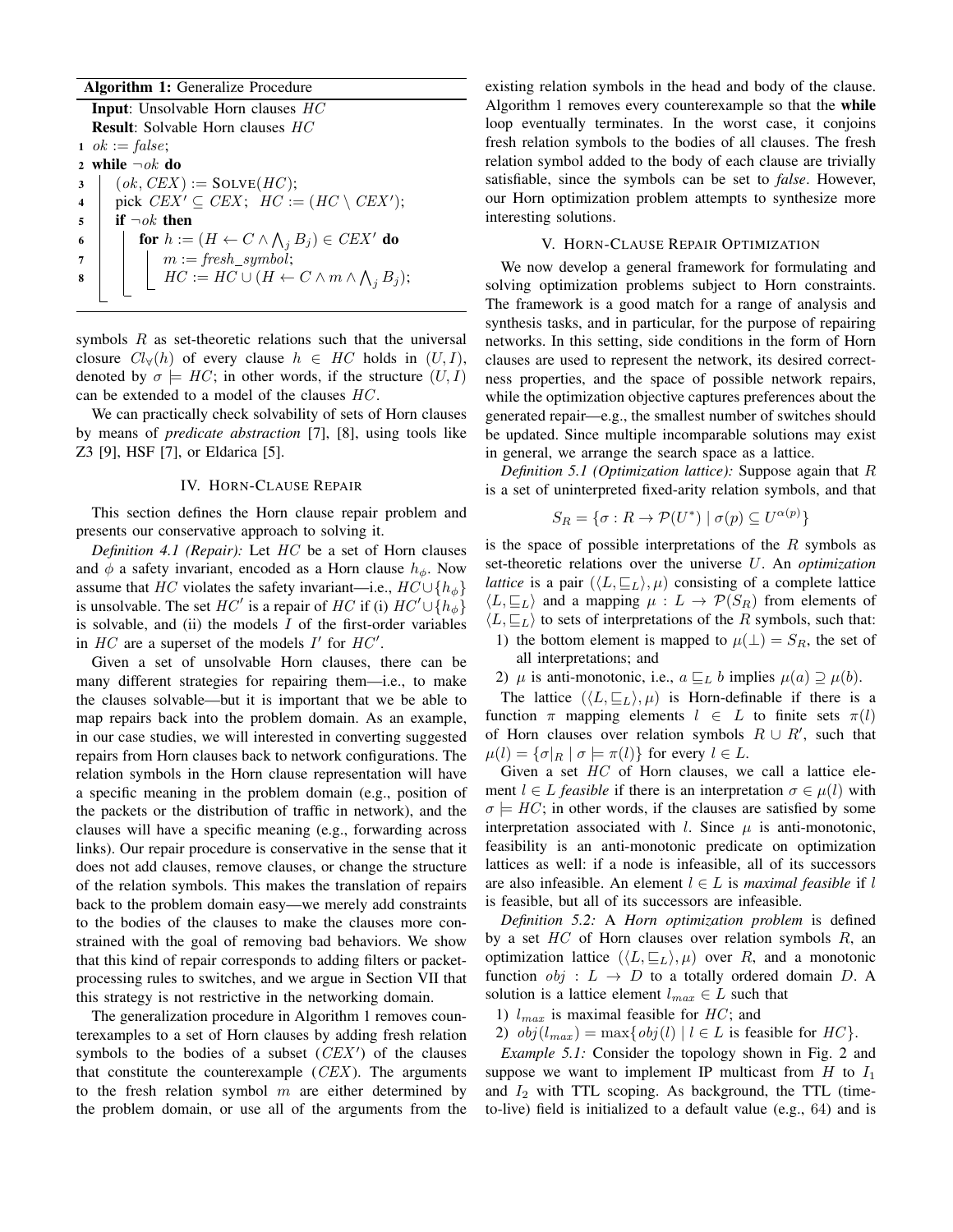

Fig. 2: Multicast router with TTL scoping.

decremented at every hop. Packets with TTL 0 are dropped, which prevents forwarding loops. In TTL scoping, the operator assigns a TTL threshold to each output port on all multicast routers. The routers only forward packets whose TTL value is greater than or equal to the configured threshold. In this example, we will consider a stronger version of TTL scoping with upper and lower bounds. To represent multicasting of a packet to the hosts  $I_1$  and  $I_2$  using Horn clauses, we assign relation symbols R to the router, and  $I_1$ ,  $I_2$  to the destination hosts (Section VI shows how to encode networks as Horn clauses). Now suppose the network operator wants to disable multicasting by allowing only traffic to  $I_1$  or  $I_2$  (but not both) by adding a filter on TTL values for traffic coming from H. Representing the newly added filter using the relation symbol  $f$ , we obtain the following Horn clauses:

$$
R(t) \leftarrow f(t)
$$
  
\n
$$
I_1(t') \leftarrow R(t) \land (t' = t - 1) \land (t' \ge 3)
$$
  
\n
$$
I_2(t') \leftarrow R(t) \land (t' = t - 1) \land (1 \le t' \le 2)
$$

The safety specification is  $false \leftarrow I_1(t) \wedge I_2(t')$ .

## *A. Optimization in Boolean Lattices*

We discuss two lattices that are frequently useful for defining Horn optimization problems: Boolean lattices, defined as the powerset lattice of some finite set, and interval lattices, which can capture value or address ranges to be enabled or blocked in network repair problems (Sect. V-B). One can construct more complicated optimization lattices—e.g., by taking the Cartesian product of lattices.

We first consider powerset lattices  $\langle \mathcal{P}(B), \subseteq \rangle$  of some finite base set  $B$ . The bottom element of such a lattice is the empty set  $\emptyset$ , while the top element is the full set B. This kind of lattice is useful for modeling optimization problems of discrete character, and also covers (weighted) first-order Max Horn SAT problems—i.e., the problem of satisfying a maximum subset of some set of Horn constraints [10].

To convert  $\langle \mathcal{P}(B), \subseteq \rangle$  into an optimization lattice, a mapping  $\pi_B$  from  $\mathcal{P}(B)$  to sets of Horn clauses can be defined as a homomorphism  $\pi_B(A) = \bigcup_{x \in A} \pi_B(x)$ , given a  $\pi_B$  that maps every element of  $B$  to a (finite) set of Horn clauses. In other words, every element  $x \in B$  is responsible for enabling some Horn constraints. The mapping  $\pi_B$  induces an antimonotonic mapping  $\mu_B(A) = {\sigma | \sigma \models \pi_B(A)}$  to sets of interpretations, and an optimization lattice  $(\langle \mathcal{P}(B), \subseteq \rangle, \mu_B)$ .

*Example 5.2:* Recall Example 5.1. We will show how to convert this system into a Horn optimization problem. To start, we choose a base set of clauses

$$
B = \begin{cases} f(t) \leftarrow t < 2, \ f(t) \leftarrow t = 2, \ f(t) \leftarrow t = 3, \\ f(t) \leftarrow t = 4, \ f(t) \leftarrow t > 4 \end{cases}
$$



Fig. 3: Example interval lattice  $\langle I_2^4, \sqsubseteq_2^4 \rangle$ .

and generate a 32-element lattice  $\langle \mathcal{P}(B), \subseteq \rangle$ . Since each lattice element is identified with a set of Horn clauses, the mapping  $\pi_B$  can be defined as the identity function. Each element of B describes constraints on considered solutions of f, and maximal feasible elements correspond to solutions where f accepts as many TTL values  $t$  as possible. The maximal feasible elements are:

$$
m_1 = \{ f(t) \leftarrow t < 2, \ f(t) \leftarrow t = 2, \ f(t) \leftarrow t = 3 \}, \text{ and}
$$
\n
$$
m_2 = \{ f(t) \leftarrow t < 2, \ f(t) \leftarrow t = 4, \ f(t) \leftarrow t > 4 \},
$$

i.e., f must filter either values  $t \geq 4$ , or values  $t \in [2, 3]$ .

## *B. Optimization in Interval Lattices*

Boolean lattices tend to grow rapidly in practice (as in the previous example). As a more compact (though more coarsegrained) representation, lattices of *intervals* are more useful. Given integers  $a, b \in \mathbb{Z}$  ( $a \leq b$ ), we define the lattice  $\langle I_a^b, \underline{\sqsubseteq}^b_a \rangle$ :

$$
I_a^b = \{ \emptyset \} \cup \{ (-\infty, \infty) \} \cup
$$
  

$$
\{ [x, y] \mid x, y \in \mathbb{Z}, a \le x \le y \le b \} \cup
$$
  

$$
\{ (-\infty, x], [x, \infty) \mid x \in \mathbb{Z}, a \le x \le b \}
$$
  

$$
\sqsubseteq_a^b = \{ (I, J) \in I_a^b \times I_a^b \mid I \supseteq J \}
$$

where  $[x, y]$ ,  $(-\infty, x]$ , etc., denote non-empty intervals of integers. The bottom element of the lattice is the full interval  $(-\infty, \infty) = \mathbb{Z}$ , and the top element is the empty set  $\emptyset$ . As an example, the 14-element lattice  $\langle I_2^4, \underline{\sqsubseteq_2^4} \rangle$  is given in Fig. 3.

A lattice  $\langle I_a^b, \underline{\sqsubseteq}^b_a \rangle$  can naturally be used to express network repairs that consist of blocking certain ranges (of packet types, addresses, ports, etc.). For instance, given a unary Horn predicate p, a mapping  $\pi_p$  from interval lattice elements to Horn clauses can be defined by

$$
\pi_p(I) = \{p(z) \leftarrow z \notin I\} \qquad \text{(for } I \in I_a^b) .
$$

The clause  $\pi_p(I)$  implies that p holds for all values outside of the interval  $I$ , while  $p$  can be false for values within the interval.<sup>1</sup> As before,  $\pi_p$  induces an anti-monotonic mapping  $\mu_p(I) = {\sigma | \sigma \models \pi_p(I)},$  and therefore gives rise to an optimization lattice  $(\langle I_a^b, \sqsubseteq_a^b \rangle, \mu_p)$ . Preference of some intervals over others (e.g., minimizing the lower bound of solution intervals) can be captured by adding a suitable monotonic objective function *obj*.

<sup>&</sup>lt;sup>1</sup>For the opposite situation, constraining  $p$  to be true for all values *within* some interval, a dual lattice can be constructed in which the empty set Ø forms the bottom element, and the full interval  $(-\infty, \infty)$  is top.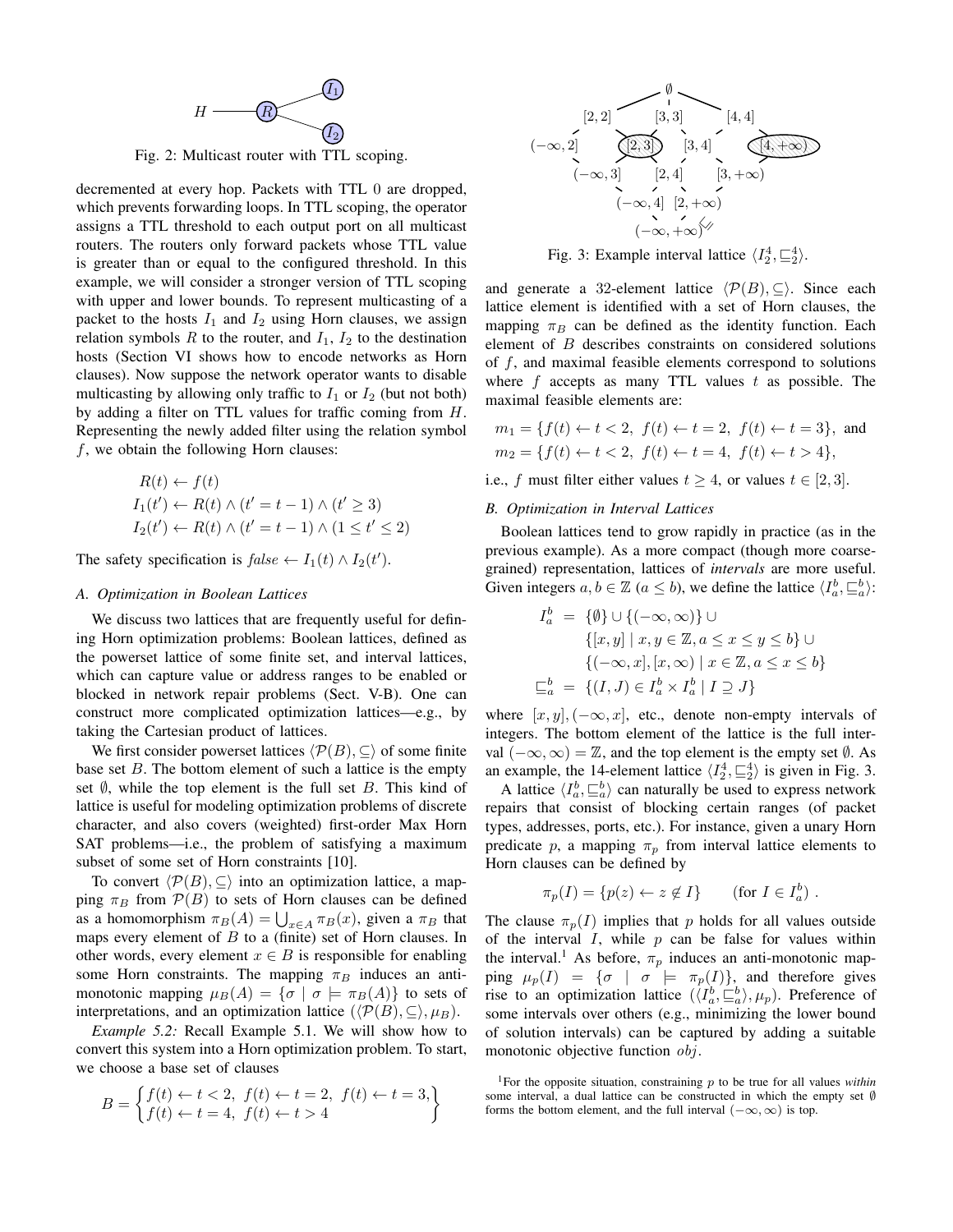# Algorithm 2: Optimization Procedure

|                      | <b>Input:</b> Horn clauses $HC$ , optimization lattice                        |  |  |  |  |  |  |
|----------------------|-------------------------------------------------------------------------------|--|--|--|--|--|--|
|                      | $(\langle L, \sqsubseteq_L \rangle, \mu)$ , objective function $obj: L \to D$ |  |  |  |  |  |  |
|                      | <b>Result:</b> Set <i>Sol</i> of all solutions of optimization problem        |  |  |  |  |  |  |
|                      | 1 $Sol := \emptyset; SubOpt := \emptyset; B := -\infty;$                      |  |  |  |  |  |  |
|                      | <b>2</b> while there is a feasible $l \in L$ that is incomparable with        |  |  |  |  |  |  |
|                      | $Sol \cup SubOpt$ do                                                          |  |  |  |  |  |  |
| 3                    | m or $so :=$                                                                  |  |  |  |  |  |  |
|                      | boundedMaximize(HC, $(\langle L, \subseteq_L \rangle, \mu)$ , obj, l, B);     |  |  |  |  |  |  |
| $\boldsymbol{4}$     | <b>if</b> m was returned, and $obj(m) > B$ <b>then</b>                        |  |  |  |  |  |  |
| 5                    | $SubOpt := SubOpt \cup Sol;$                                                  |  |  |  |  |  |  |
| 6                    | $Sol := \{m\}; B := obj(m);$                                                  |  |  |  |  |  |  |
| 7                    | else                                                                          |  |  |  |  |  |  |
| 8                    | $Sol := Sol \cup \{m\}$ or $SubOpt := SubOpt \cup \{so\};$                    |  |  |  |  |  |  |
|                      |                                                                               |  |  |  |  |  |  |
| return Sol:<br>$9-1$ |                                                                               |  |  |  |  |  |  |

*Example 5.3:* We again use the system from Example 5.1, and the lattice  $\langle I_2^4, \underline{\sqsubseteq}^4_2 \rangle$  in Fig. 3 as illustration. With the mapping  $\pi_f$  defined as in (V-B), and the Horn constraints from Example 5.1, the maximal feasible elements are [2, 3] and  $[4, \infty)$ , which are marked in Fig. 3. Note that those solutions correspond to the ones identified in Example 5.2, but that the interval lattice is more compact than the Boolean lattice.

Since there are multiple maximal feasible elements, we can use a monotonic objective function  $obj$  to disambiguate—e.g., such a function could return the negated upper endpoint, which would express a preference for [2, 3] over [4,  $\infty$ ):

$$
obj(I) = \begin{cases} -y & \text{if } I = [x, y] \text{ or } I = (-\infty, y] \\ -\infty & \text{if } I = [x, \infty) \\ \infty & \text{if } I = \emptyset \end{cases}
$$

## *C. Effective Optimization for Finite Lattices*

We now present our algorithm for solving Horn optimization problems over finite lattices. The algorithm combines ideas from local search (e.g., [11]) with conflict-driven learning (inspired by SAT and SMT solvers) to prune parts of the optimization lattice that are guaranteed to not contain solutions. The algorithm is partly derived from an earlier search procedure for optimal Craig interpolants [12].

*Example 5.4:* We first illustrate the procedure using Example 5.1, and the interval lattice in Example 5.3. The two maximal feasible elements in the lattice (Fig. 3) are [2, 3] and  $[4, \infty)$ . Interval  $[2, 3]$  has cost  $obj([2, 3]) = -3$ , and is the optimal solution (obj from Example 5.3).

Our algorithm starts by choosing an arbitrary feasible lattice element, and then walks upward in the lattice until a maximal feasible element is reached. In the example, we can choose the bottom element  $(-\infty, +\infty)$ , since if any lattice element is feasible, then so is bottom; suppose that maximizing this element (walking upward as long as feasible successors exist) yields [2, 3], which also happens to be the global optimum.

After identifying  $[2, 3]$  as a possible solution, optimality must be verified. For this, we make the observation that every Algorithm 3: boundedMaximize  $(HC, (\langle L, \sqsubseteq_L \rangle, \mu), obj, l, B)$ 

**Input:** Horn clauses  $HC$ , feasible lattice element  $l \in L$ , optimization bound *B* **Result:**  $m \in L$  s.t.  $l \sqsubseteq_L m$ , m is maximal feasible, and  $obj(m) \geq B$  or  $so \in L$  s.t.  $l \sqsubseteq_L so, obj(so) < B$ , and all

successors of so are infeasible. 1 upperBound :=  $\top$ ;

<sup>2</sup> for *all immediate successors* s *of* l do

 $\mathbf{3}$  if  $s \sqsubseteq_L upperBound$  then <sup>4</sup> if s *is feasible* then  $\mathfrak{s}$  | |  $l := s$ ; Restart loop at line 2; 6 **else if**  $\exists b.$  *feasibilityBound*(*l*, *s*, *b*) **then** 7 | | upperBound := upperBound  $\sqcap b$ ;  $\mathbf{s}$  | | if  $obj(upperBound) < B$  then  $\mathsf{P} \left\{\begin{array}{c} \mathsf{P} \left\{\begin{array}{c} \mathsf{P} \left( \mathsf{P} \mathsf{P} \right) \mathsf{P} \left( \mathsf{P} \right) = \mathsf{P} \left( \mathsf{P} \mathsf{P} \mathsf{P} \mathsf{P} \mathsf{P} \mathsf{P} \mathsf{P} \mathsf{P} \mathsf{P} \mathsf{P} \mathsf{P} \mathsf{P} \mathsf{P} \mathsf{P} \mathsf{P} \mathsf{P} \mathsf{P} \mathsf{P} \mathsf{P} \mathsf{P} \mathsf{P} \mathsf{P} \mathsf{$ 10 **if** upperBound is feasible **then** 11 | | **return**  $m := upperBound;$ 12 if  $obj(l) < B$  then return so := l;

13 return  $m := l$ ; further solution has to be *incomparable* to [2, 3], since ele-

ments above [2, 3] are infeasible, and elements below are not maximal. Our procedure therefore picks an arbitrary feasible incomparable element, and then again walks upward towards a maximal feasible element. To find feasible incomparable elements, we enumerate all *minimal* incomparable elements, and check whether any of them is feasible (otherwise, no feasible incomparable element can exist). Here, the two minimal elements incomparable to [2, 3] are  $(-\infty, 2]$  and [3,  $\infty$ ), and we suppose that the latter (the feasible one) is picked.

To walk upward, we check whether  $[3, \infty)$  has a feasible successor. Suppose we first consider [3, 4], which turns out to be infeasible. Our algorithm utilizes this information to derive a *feasibility bound:* since  $[3, \infty)$  is feasible and  $[3, 4]$ infeasible, it follows that every feasible element above  $[3, \infty)$ has to be below or equal to [4,  $\infty$ ), i.e., further search can be bounded by [4, ∞). Since  $obj([4, \infty)) = -\infty < obj([2, 3]),$ we can conclude that no solution can possibly exist above  $[3, \infty)$ , and the search must backtrack. Note that it is not relevant whether  $[4, \infty)$  itself is feasible.

At this point, the feasibility bound  $[4, \infty)$  can be used to prune further search, since no solutions can exist above or below [4,  $\infty$ ). We search for further feasible elements that are incomparable to both [2, 3] and [4,  $\infty$ ). The minimal incomparable elements are now  $(-\infty, 2]$  and [3, 4], both of which are infeasible. It follows that no further feasible incomparable elements exist, and that [2, 3] is the (unique) solution.  $\blacksquare$ 

The pseudo-code of the optimization procedure is shown in Alg. 2 and 3. The main loop in Alg. 2 maintains a set Sol of solutions, a set  $SubOpt$  of blocking elements, and cost B of the best solution so far. In each iteration, Alg. 2 computes a feasible element  $l$  that is incomparable to all elements in  $Sol \cup SubOpt$  (i.e., neither above nor below any element in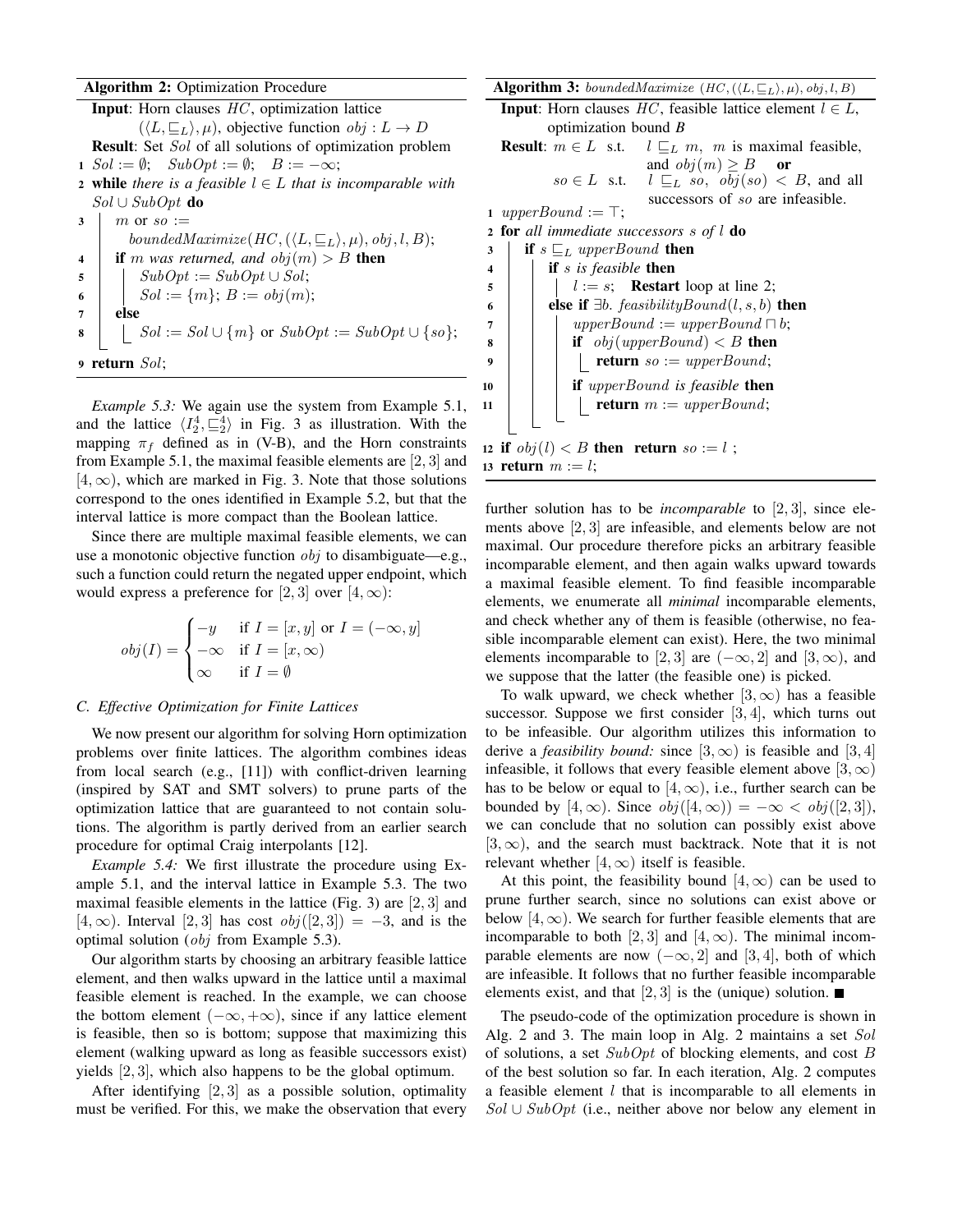$Sol \cup SubOpt$ , line 2), and then searches for a maximal feasible element above l using *boundedMaximize* (line 3).

To update the variable *upperBound* (line 7 in Alg. 3), the algorithm exploits the fact that a feasible lattice element  $l$  with an infeasible successor s has been found. Given a pair  $l \sqsubseteq_L s$ such that  $l$  is feasible and  $s$  is infeasible, we define what it means for an element  $b \in L$  to be a *feasibility bound*:

$$
feasibilityBound(l, s, b) \equiv
$$

 $\int l = s \sqcap b$ , and  $l \sqsubseteq x$  implies  $x \sqsubseteq b$  for every feasible element  $x \in L$ .

Given a feasible element  $l$  with infeasible successor  $s$  of  $l$ , the predicate *feasibilityBound* provides an upper bound *b* for every feasible successor of *l*. This allows the subsequent maximization to ignore parts of lattice that are not underneath b. Derivation of feasibility bounds is discussed in Sect. V-D.

Feasibility bounds often enable our procedure to prune away large parts of the search space. As the experiments in Sect. VIII show, the algorithm can in practice handle optimization lattices with more than  $10^{30}$  elements, only needing to inspect a tiny fraction of the lattice to find all solutions. The procedure is furthermore an "anytime procedure," which can at any point provide (possibly sub-optimal) solutions, should time run out. The procedure is also complete:

*Theorem 5.1:* When applied to a finite optimization lattice, Alg. 2 terminates and returns the set of all solutions.

# *D. Feasibility Bounds*

The predicate *feasibilityBound* can often be defined generically for a lattice  $\langle L, \underline{\sqsubseteq_L} \rangle$ , without taking the actual set HC of clauses into account. For Boolean lattices  $\langle \mathcal{P}(B), \subseteq \rangle$ , correct feasibilityBound statements can be derived using the rule

$$
\frac{x \notin A}{\text{feasibilityBound}(A, A \cup \{x\}, B \setminus \{x\})} \ .
$$

For interval lattices  $\langle I_a^b, \underline{\sqsubseteq}^b_a \rangle$ , the predicate can be defined by:

```
R1. feasibilityBound([x, x], \emptyset, [x, x])
R2. feasibilityBound([x, y], [x + 1, y], [x, x])R3. feasibilityBound((-\infty, y], [a, y], (-\infty, a])
R4. feasibilityBound([x, y], [x, y - 1], [y, y])R5. feasibilityBound([x, \infty), [x, b], [b, \infty])R6. feasibilityBound([x, \infty), [x + 1, \infty), [x, x])
R7. feasibilityBound((-\infty, \infty), [a, \infty), (-\infty, a])
R8. feasibilityBound((-\infty, y], (-\infty, y - 1], [y, y])R9. feasibilityBound((-\infty, \infty), (-\infty, b], [b, \infty])
```
For instance, **R2** says if  $[x, y]$  is feasible and  $[x + 1, y]$  is infeasible, it can be concluded that every feasible interval I above  $[x, y]$  must be below (or equal to)  $[x, x]$ . Clearly, if  $I \sqsupseteq_a^b [x, y]$  is feasible, it must be the case that  $I \not\sqsupseteq_a^b [x+1, y]$ (since  $[x+1, y]$  is infeasible, and feasibility is anti-monotonic), which implies that I must include the value x;  $I \sqsubseteq_a^b [x, x]$ .

# VI. SOFTWARE-DEFINED NETWORKING

To demonstrate the usefulness of our approach in practice, we apply it in the context of software-defined networking. In this paper, we consider a packet to be a bounded natural

number  $pkt \in \mathbb{N}$   $(0 \leq pkt < 2<sup>b</sup>)$  where *b* is the total required number of bits to represent the header fields. A packet with a value outside the admitted bound (e.g.,  $pkt = -1$ ) is an invalid packet, and any switch immediately drops it.

A switch has a forwarding table consisting of a set of rules. Each rule has a pattern which is a predicate on headers. When a packet matches a pattern, the switch forwards it to an output port (with possibly updates to some header fields). If there are multiple matching rules, the switch is free to pick any of them, and if there are no matching rules, it drops the packet.

## *A. Single-packet Transition System*

A *single-packet transition system* is a tuple S =  $\langle pkt, trc, Q, Q_i, Q_f, T \rangle$  in which  $pkt \in \mathbb{N}$ ,  $trc$ : [Q] (trace of states); Q is a set of states ( $Q_i \subseteq Q$  start,  $Q_f \subseteq Q$  final);  $T \in (Q \times \Phi(\text{pkt}, \text{pkt}') \times Q)$  is the transition relation from state q to q', written as  $q \stackrel{\phi}{\rightarrow} q'$ . The label  $\phi \in \Phi$  is a Presburger formula over pkt (value of pkt in q) and pkt' (value of pkt in q'). Each state  $q \in Q$  of a single-packet transition system normally corresponds to a switch in the network. We show the source of a transition with src, destination with dst, and label with  $\ell$ . A transition updates the trc value trc' = trc  $\triangleleft q'$ .

a) Drop State: We assume that there is a special state  $q_d \in Q_f$  that represents dropping a packet. For any  $q \notin Q_f$ , there is a transition to the drop state for the invalid packets:  $q \xrightarrow{(pkt < 0 \vee pkt \geq 2^b)} q_d$ . The condition on this transition is weaker for a switch that drops more packets in the space of admissible packets.

**b)** Local Progress: We assume that for any packet *pkt*, there is always a transition out of a non-final state:

$$
\forall q {\notin} Q_f. \forall pkt {\in} \mathbb{N}. \exists t {\in} T. \exists pkt' {\in} \mathbb{N}. (src(t) {=} q) \land \ell(t) (pkt, plt')
$$

Intuitively, this means that a non-final state either forwards a packet to the next or the drop state. The local progress property along with the drop state helps us specify reachability in terms of safety constraints. If there are no forwarding loops in a network, having local progress ensures that a packet is either received at the drop state or a final host.

c) Path: A path of a single-packet transition system  $S =$  $\langle pkt, trc, Q, Q_i, Q_f, T \rangle$  is a sequence  $\langle pkt_0, trc_0, q_0 \rangle \stackrel{\phi}{\rightarrow}$  $\langle pkt_1, trc_1, q_1 \rangle \stackrel{\phi'}{\rightarrow} \cdots \stackrel{\phi^{(n-1)}}{\rightarrow} \langle pkt_n, trc_n, q_n \rangle$  where  $q_0 \in Q_i$ is an initial state, and  $q_n \in Q_f$  is a final state.

d) Invariant: A single-packet transition system  $S =$  $\langle pkt, trc, Q, Q_i, Q_f, T \rangle$  satisfies an invariant  $\psi (trc)$  (written as  $S \models \psi$  if and only if every path trc satisfies  $\psi$ .

e) Horn-Clause Translation: We associate a relation symbol  $s_q$  with arity 2 to any  $q \in Q$ . The following Horn clause represents the transition relation  $q \stackrel{\phi}{\rightarrow} q'$ :

$$
s_{q'}(pkt',\text{trc}') \leftarrow s_q(pkt,\text{trc}) \land \phi(\text{pst},\text{plt}') \land (\text{trc}' = \text{trc} \triangleleft q') .
$$

If in a start state  $q_i$ , a packet has an initial value  $pkt_i$ , then we add the following clause:  $s_{q_i}(pkt, trc) \leftarrow (pkt = pkt_i)$ .

We can describe some invariants of interest in the network domain using Horn clauses, such as the following.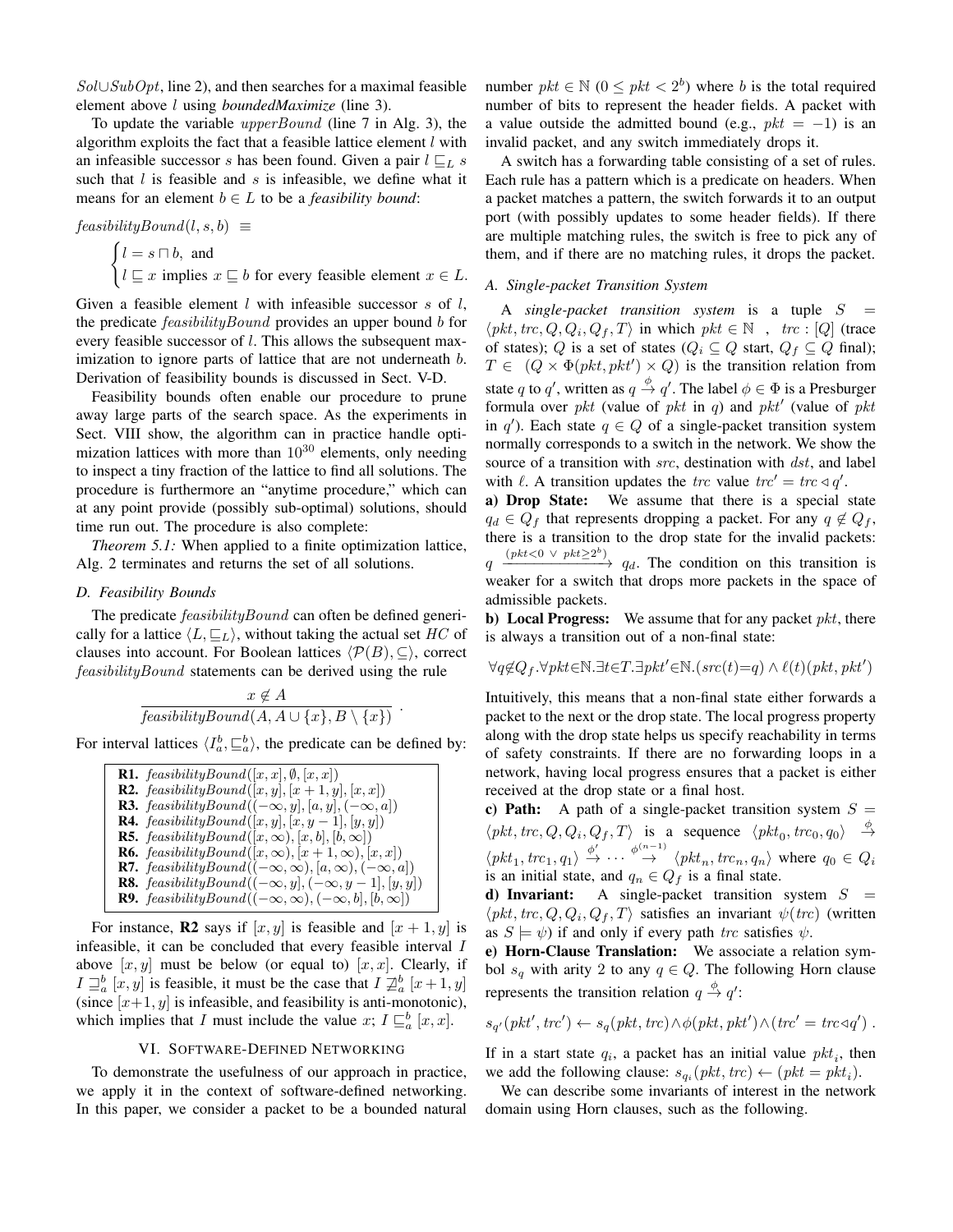**Non-dropping—no** packet is dropped:  $false \leftarrow q_d(pkt, trc)$ . Non-Reachability—for a non-dropping network, the traffic from a given source  $q_a$  must not reach a certain destination:  $false \leftarrow q_f(\text{pkt}, \text{trc}) \land q_a \neq \text{trc}.\text{head}.$ 

Way-pointing—a specific switch  $q_a$  must be traversed:  $false \leftarrow q_f(\text{pkt}, \text{trc}) \land q_a \notin \text{trc}.$ 

# *B. Bandwidth Constraints*

In some repair scenarios, the properties of interest are related to bandwidth capacities of the links, congestion avoidance, or buffer overflows in packet queues. To model traffic sizes, we use a technique based on counter abstraction. The basic idea is to use tokens to represent the sizes of the flows that enter the network. Tokens here are merely used to model bandwidth usage and should not be confused with the actual packets. The token counters get updated whenever a flow of packets travels through a link.

A *bandwidth transition system* is a tuple  $S =$  $\langle Q, Q_i, Q_f, M, M_0, T \rangle$  in which Q is a set of states  $(Q_i \subseteq Q$  start,  $Q_f \subseteq Q$  final); M is the distribution of the traffic tokens in the network at any time. For a state  $q \in Q$  and a traffic type  $\tau \in \mathbb{N}$ , the value of  $M(q, \tau)$  is the number of tokens of traffic type  $\tau$  at state q,  $M_0$  is the initial distribution of tokens in the network,  $T \in (Q \times \Phi(M, M') \times Q)$  is the transition relation from state q to q', written as  $q \stackrel{\phi}{\rightarrow} q'$ . The label  $\phi$  determines how the distribution of the tokens  $M(q)$ and  $M(q')$  changes during the transition.

a) Invariant: Invariants in bandwidth transition systems are similar to single-packet transition systems, the difference being that the property  $\psi$  talks about the distributions of tokens in the network. As an example, if a state  $q$  is not safe for traffic type *typ*, then an invariant for the network specifies the number of tokens for *typ* to be 0 at any time.

b) Horn-Clause Translation: Assume that there are  $n$ types of traffic in a network, namely  $\{ typ_1, \cdots, typ_n\}$ . For a bandwidth transition system  $S = \langle Q, Q_i, Q_f, M, M_0, T \rangle$ , we use a single relation symbol  $s$  that holds counters to store the number of tokens for each flow at any  $Q = \{q_1, \dots, q_m\}$  position in the network:  $s(c_{q_1}^{typ_1}, \cdots, c_{q_1}^{typ_n}, \cdots, c_{q_m}^{typ_n}, \cdots, c_{q_m}^{typ_n}).$ Similar to the single-packet case, we add clauses to capture the transitions of  $T$  and the updates to  $M$ .

## VII. NETWORK REPAIR PROBLEM

A network repair problem  $\mathcal{U} = (S, \psi, \rho)$  has the following inputs: S is a single-packet or bandwidth transition system,  $\psi$ is an invariant such that  $S \not\models \psi$ , and objective  $\rho$  is a ranking on the space of transition systems. A solution to the repair problem updates the transition relation  $T$  in  $S$  to obtain  $S'$ , such that  $S' \models \psi$  and if  $S''$  is another transition system that satisfies the above conditions then  $\rho(S') \geq \rho(S'')$ . Objectives of interest in networking are, e.g., touching a minimal number of switches, filtering fewer traffic paths in the network, etc.

Let  $HC$  be the translation of  $S$  to Horn clauses. We formulate a Horn optimization problem for single-packet and bandwidth transition systems.

| <b>Benchmarks</b> |    | #Nodes#Links | #Rels.                   | #Lattice                       | #Eld                     | Time(s) |
|-------------------|----|--------------|--------------------------|--------------------------------|--------------------------|---------|
| Gridnet           | 9  | 20           |                          |                                |                          |         |
| Cesnet200304      | 29 | 33           | 3                        | $2.\overline{22\times10^{10}}$ | 145                      | 4.98    |
| Arpanet19706      | 9  | 10           | 3                        | $2.22\times10^{10}$            | 91                       | 2.98    |
| Oxford            | 20 | 26           | 8                        | $3.89\times10^{27}$            | 664                      | 16.70   |
| Garr200902        | 54 | 71           | 6                        | $4.92 \times 10^{20}$          | 3045                     | 107.62  |
| Getnet            | 7  | 8            | $\overline{c}$           | $7.90\times10^{6}$             | 61                       | 1.45    |
| Surfnet           | 50 | 73           | 3                        | $2.22 \times 10^{10}$          | 101                      | 3.49    |
| Itnet             | 11 | 10           | 1                        | $2.81\times10^{3}$             | 17                       | 0.18    |
| Garr199904        | 23 | 25           | $\mathbf{1}$             | $2.81\times10^{3}$             | 19                       | 0.33    |
| Darkstrand        | 28 | 31           | 5                        | $1.75\times10^{17}$            | 425                      | 14.81   |
| Carnet            | 44 | 43           | 2                        | $7.90\times10^{6}$             | 37                       | 0.49    |
| Atmnet            | 21 | 22           | 1                        | $2.81\times10^{3}$             | 15                       | 0.67    |
| HiberniaCanada    | 13 | 14           | 11                       | $8.63\times10^{37}$            | 1795                     | 84.56   |
| Evolink           | 37 | 45           | 1                        | $2.81\times10^{3}$             | 14                       | 0.20    |
| Dfn               | 58 | 87           | $\overline{\phantom{0}}$ |                                | $\overline{\phantom{0}}$ |         |
| Ernet             | 30 | 32           | 4                        | $6.23\times10^{13}$            | 140                      | 4.94    |
| Bren              | 37 | 38           | 6                        | $4.92\times10^{20}$            | 974                      | 25.14   |
| Niif              | 36 | 41           | $\overline{c}$           | $7.90\times10^{6}$             | 48                       | 0.92    |
| Renater2001       | 24 | 27           | 3                        | $2.22\times10^{10}$            | 101                      | 3.56    |
| Latnet            | 69 | 74           | $\overline{c}$           | $7.90\times10^{6}$             | 47                       | 0.64    |

Fig. 4: Repairing 20 benchmarks from Topology Zoo [13] on a 1.4 GHz AMD Opteron<sup>TM</sup> Processor with 32 Gigabytes of memory (time-out is set to 2 minutes in this experiment).

a) Single-packet Transition System: We use Alg. 1 to add new fresh symbols  $m(pkt)$  to the bodies of some clauses in HC to get  $HC'$  (or  $m(pkt, pkt')$  when the source switch can rewrite packets). Assuming the size of the header in a packet is b, to each  $m(pkt)$  we associate an interval lattice  $I_0^{2^b-1}$  (e.g., lattice in Fig. 3) that represents the packets that should be filtered out. The lattice of repair solutions is the product of all the interval lattices for  $m$  relations. For an objective function  $\rho$  that more highly ranks solutions that filter fewer traffic types, we use an objective function  $obj$  in the Horn optimization problem that assigns the lowest rank to the solution that assigns  $(-\infty, \infty)$  to every m.

b) Bandwidth Transition System: The formulation of network repair in this case is similar to single-packet transition systems, with the difference being that the lower-bound of the intervals for added fresh symbols is 0, and the upper-bound is the maximum number of tokens for each type.

c) Generality of Repair: We assume that the reason for a violation of the safety property is that the network configuration is under-constrained. In other words, there are forwarding behaviors in the network that should be restricted—e.g., by adding filters on the links. Furthermore, we assume that during the repair procedure, no new switches or links are added to the network. These assumptions are not overly restrictive in practice—if the network operator wants to add new switches to the network, she can connect the new switch to the rest of the network without any constraints: the new switch behaves as a repeater. It is also possible to add links to the network and send all the traffic through the new links. The repair procedure may then restrict forwarding of packets through these links.

#### VIII. IMPLEMENTATION AND EXPERIMENTS

We have implemented the prototype tool *Marham* (Minimal repair for Horn clause systems) that operates on top of the